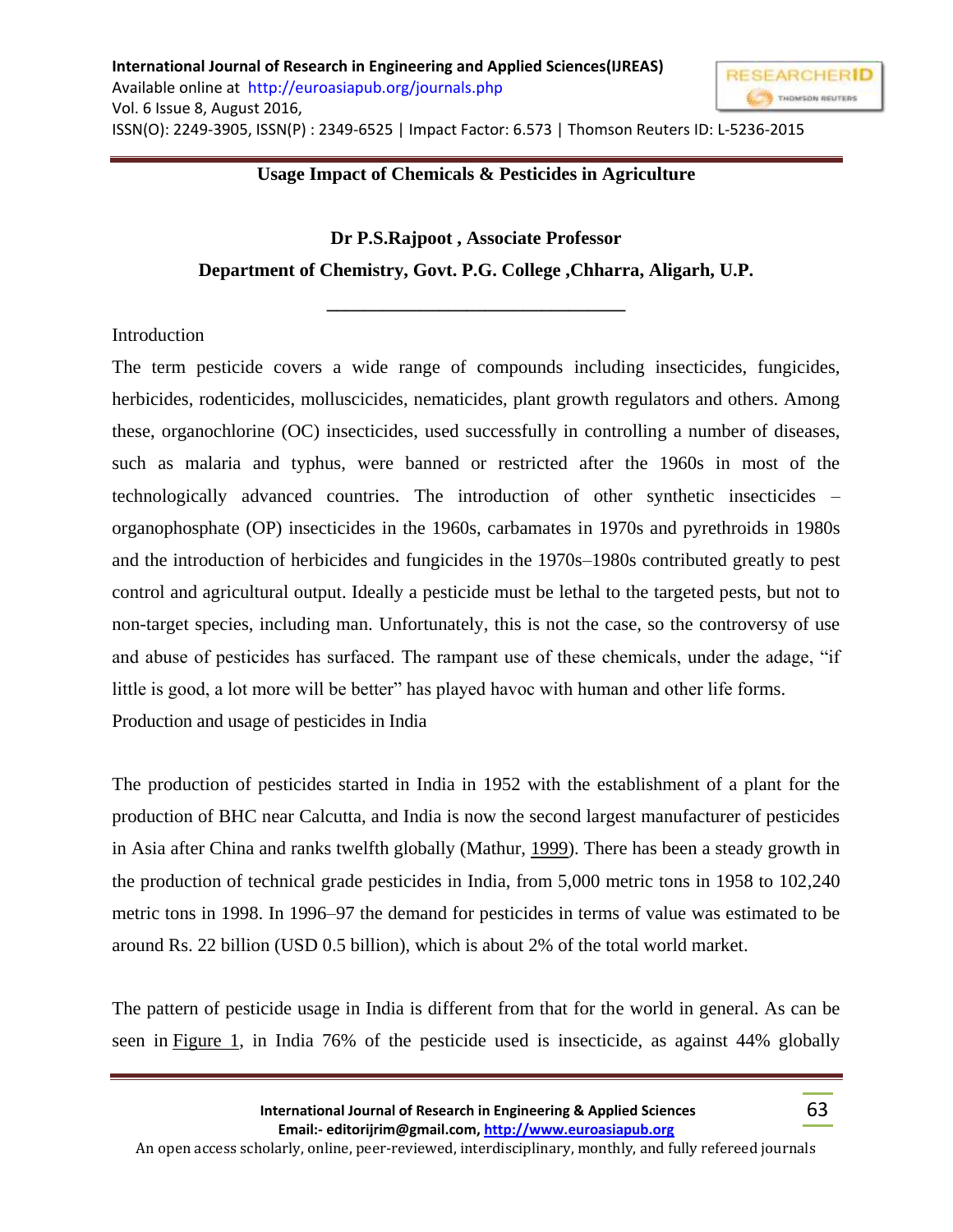

### Benefits of pesticides

The primary benefits are the consequences of the pesticides' effects – the direct gains expected from their use. For example the effect of killing caterpillars feeding on the crop brings the primary benefit of higher yields and better quality of cabbage. The three main effects result in 26 primary benefits ranging from protection of recreational turf to saved human lives. The secondary benefits are the less immediate or less obvious benefits that result from the primary benefits. They may be subtle, less intuitively obvious, or of longer term. It follows that for secondary benefits it is therefore more difficult to establish cause and effect, but nevertheless they can be powerful justifications for pesticide use. For example the higher cabbage yield might bring additional revenue that could be put towards children's education or medical care, leading to a healthier, better educated population. There are various secondary benefits identified, ranging from fitter people to conserved biodiversity.

#### Improving productivity

Tremendous benefits have been derived from the use of pesticides in forestry, public health and the domestic sphere – and, of course, in agriculture, a sector upon which the Indian economy is largely dependent. Food grain production, which stood at a mere 50 million tons in 1948–49, had increased almost fourfold to 198 million tons by the end of 1996–97 from an estimated 169 million hectares of permanently cropped land. This result has been achieved by the use of highyield varieties of seeds, advanced irrigation technologies and agricultural chemicals (Employment Information: Indian Labour Statistics, [1994\)](https://www.ncbi.nlm.nih.gov/pmc/articles/PMC2984095/#CIT0034). Similarly outputs and productivity have increased dramatically in most countries, for example wheat yields in the United Kingdom, corn yields in the USA. Increases in productivity have been due to several factors including use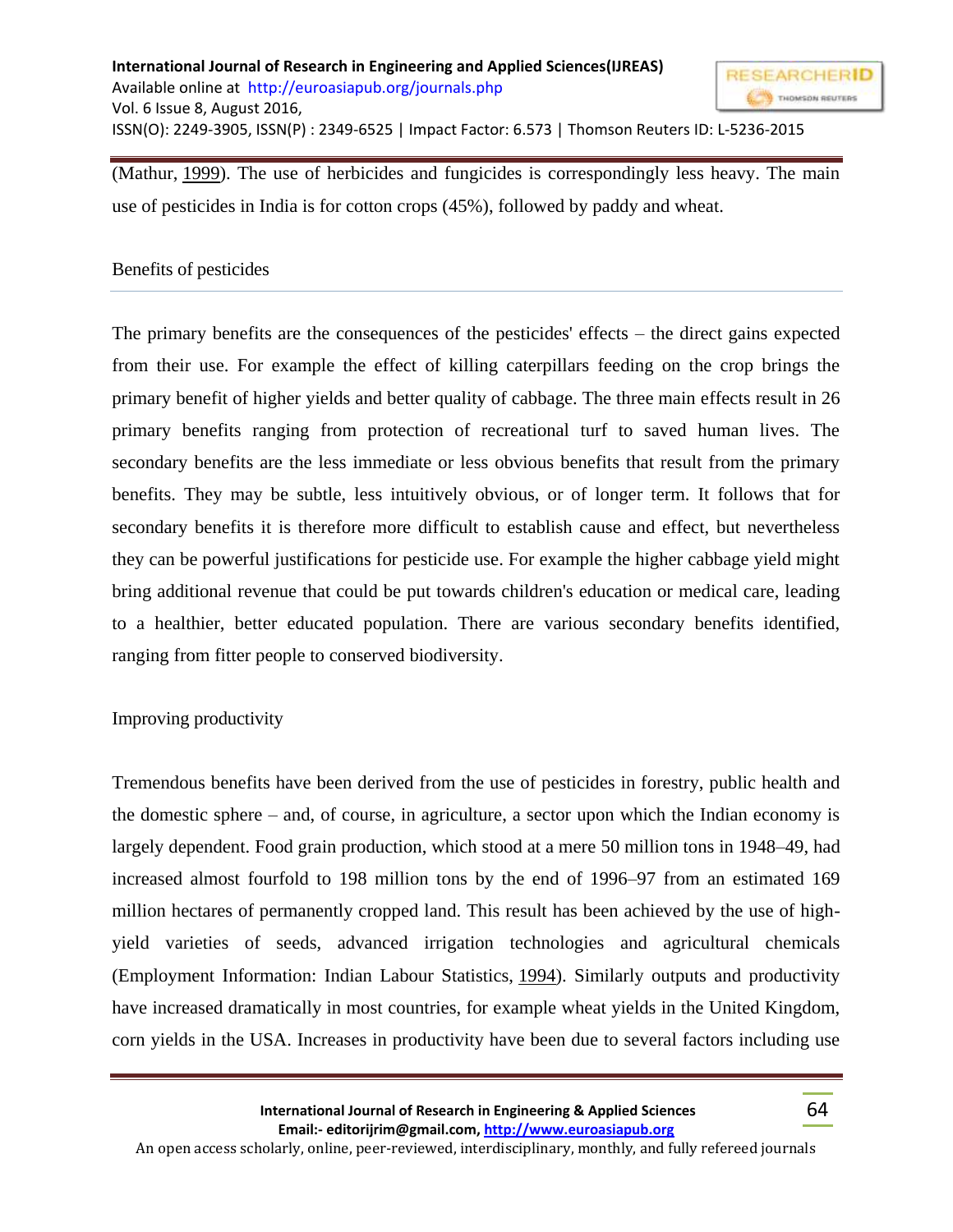#### **International Journal of Research in Engineering and Applied Sciences(IJREAS) RESEARCHERID** Available online at<http://euroasiapub.org/journals.php> Vol. 6 Issue 8, August 2016, ISSN(O): 2249-3905, ISSN(P) : 2349-6525 | Impact Factor: 6.573 | Thomson Reuters ID: L-5236-2015

of fertiliser, better varieties and use of machinery. Pesticides have been an integral part of the process by reducing losses from the weeds, diseases and insect pests that can markedly reduce the amount of harvestable produce. Warren [\(1998\)](https://www.ncbi.nlm.nih.gov/pmc/articles/PMC2984095/#CIT0178) also drew attention to the spectacular increases in crop yields in the United States in the twentieth century. Webster *et al.* [\(1999\)](https://www.ncbi.nlm.nih.gov/pmc/articles/PMC2984095/#CIT0182) stated that "considerable economic losses" would be suffered without pesticide use and quantified the significant increases in yield and economic margin that result from pesticide use. Moreover, in the environment most pesticides undergo photochemical transformation to produce metabolites which are relatively non-toxic to both human beings and the environment (Kole *et al*., [1999\)](https://www.ncbi.nlm.nih.gov/pmc/articles/PMC2984095/#CIT0078). Protection of crop losses/yield reduction

In medium land, rice even under puddle conditions during the critical period warranted an effective and economic weed control practice to prevent reduction in rice yield due to weeds that ranged from 28 to 48%, based on comparisons that included control (weedy) plots (Behera and Singh, [1999\)](https://www.ncbi.nlm.nih.gov/pmc/articles/PMC2984095/#CIT0010). Weeds reduce yield of dry land crops (Behera and Singh, [1999\)](https://www.ncbi.nlm.nih.gov/pmc/articles/PMC2984095/#CIT0010) by 37–79%. Severe infestation of weeds, particularly in the early stage of crop establishment, ultimately accounts for a yield reduction of 40%. Herbicides provided both an economic and labour benefit. Vector disease control

Vector-borne diseases are most effectively tackled by killing the vectors. Insecticides are often the only practical way to control the insects that spread deadly diseases such as malaria, resulting in an estimated 5000 deaths each day (Ross, [2005\)](https://www.ncbi.nlm.nih.gov/pmc/articles/PMC2984095/#CIT0131). In 2004, Bhatia wrote that malaria is one of the leading causes of morbidity and mortality in the developing world and a major public health problem in India. Disease control strategies are crucially important also for livestock. Quality of food

In countries of the first world, it has been observed that a diet containing fresh fruit and vegetables far outweigh potential risks from eating very low residues of pesticides in crops (Brown, [2004\)](https://www.ncbi.nlm.nih.gov/pmc/articles/PMC2984095/#CIT0018). Increasing evidence (Dietary Guidelines, [2005\)](https://www.ncbi.nlm.nih.gov/pmc/articles/PMC2984095/#CIT0029) shows that eating fruit and

THOMSON REUTERS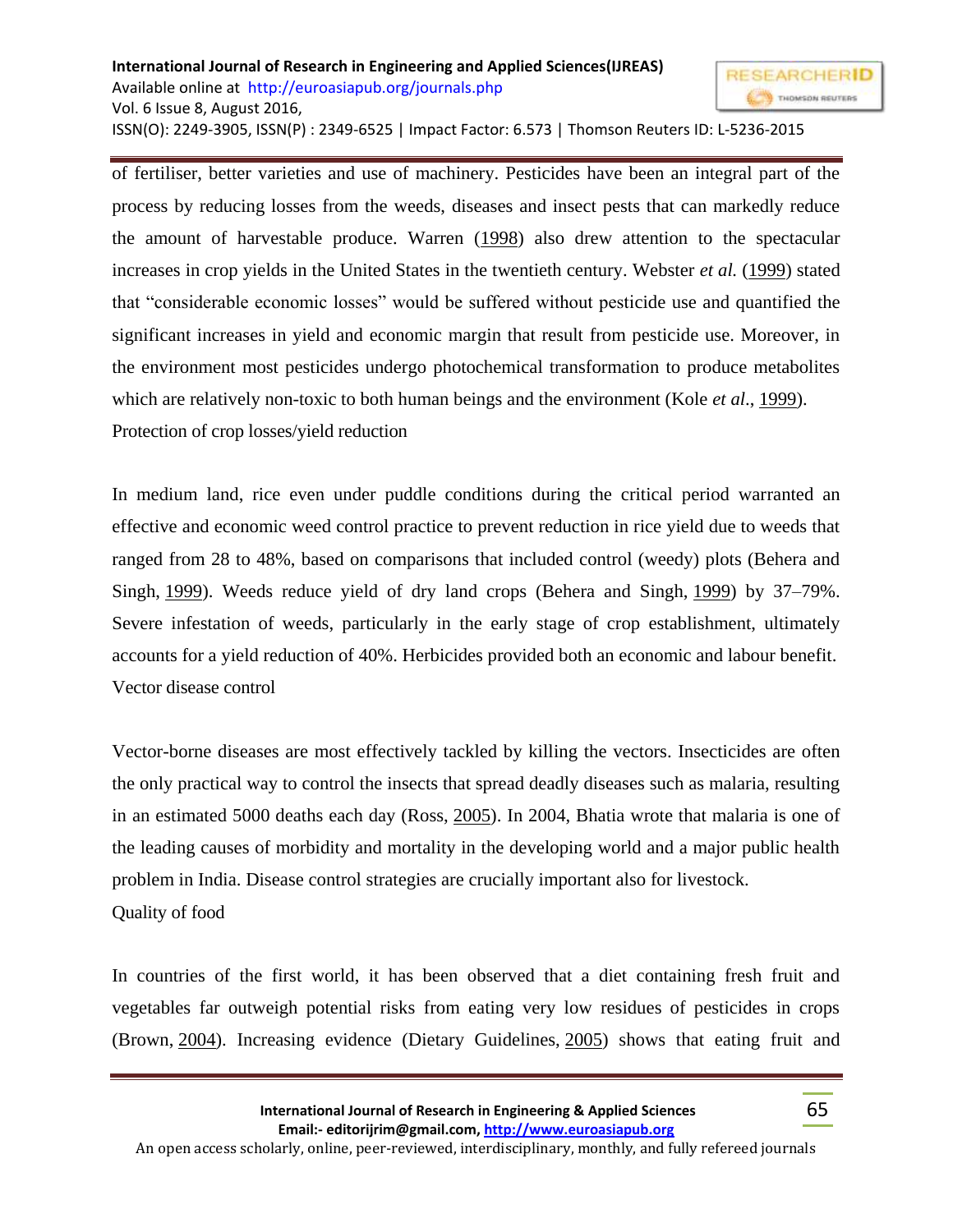

vegetables regularly reduces the risk of many cancers, high blood pressure, heart disease, diabetes, stroke, and other chronic diseases.

Lewis *et al.* [\(2005\)](https://www.ncbi.nlm.nih.gov/pmc/articles/PMC2984095/#CIT0086) discussed the nutritional properties of apples and blueberries in the US diet and concluded that their high concentrations of antioxidants act as protectants against cancer and heart disease. Lewis attributed doubling in wild blueberry production and subsequent increases in consumption chiefly to herbicide use that improved weed control.

Other areas – transport, sport complex, building

The transport sector makes extensive use of pesticides, particularly herbicides. Herbicides and insecticides are used to maintain the turf on sports pitches, cricket grounds and golf courses. Insecticides protect buildings and other wooden structures from damage by termites and woodboring insects.

# Hazards &Direct impact on humans

If the credits of pesticides include enhanced economic potential in terms of increased production of food and fibre, and amelioration of vector-borne diseases, then their debits have resulted in serious health implications to man and his environment. There is now overwhelming evidence that some of these chemicals do pose a potential risk to humans and other life forms and unwanted side effects to the environment (Forget, [1993;](https://www.ncbi.nlm.nih.gov/pmc/articles/PMC2984095/#CIT0043) Igbedioh, [1991;](https://www.ncbi.nlm.nih.gov/pmc/articles/PMC2984095/#CIT0059) Jeyaratnam, 1981). No segment of the population is completely protected against exposure to pesticides and the potentially serious health effects, though a disproportionate burden, is shouldered by the people of developing countries and by high risk groups in each country (WHO, [1990\)](https://www.ncbi.nlm.nih.gov/pmc/articles/PMC2984095/#CIT0183). The world-wide deaths and chronic diseases due to pesticide poisoning number about 1 million per year (Environews Forum, [1999\)](https://www.ncbi.nlm.nih.gov/pmc/articles/PMC2984095/#CIT0035).

66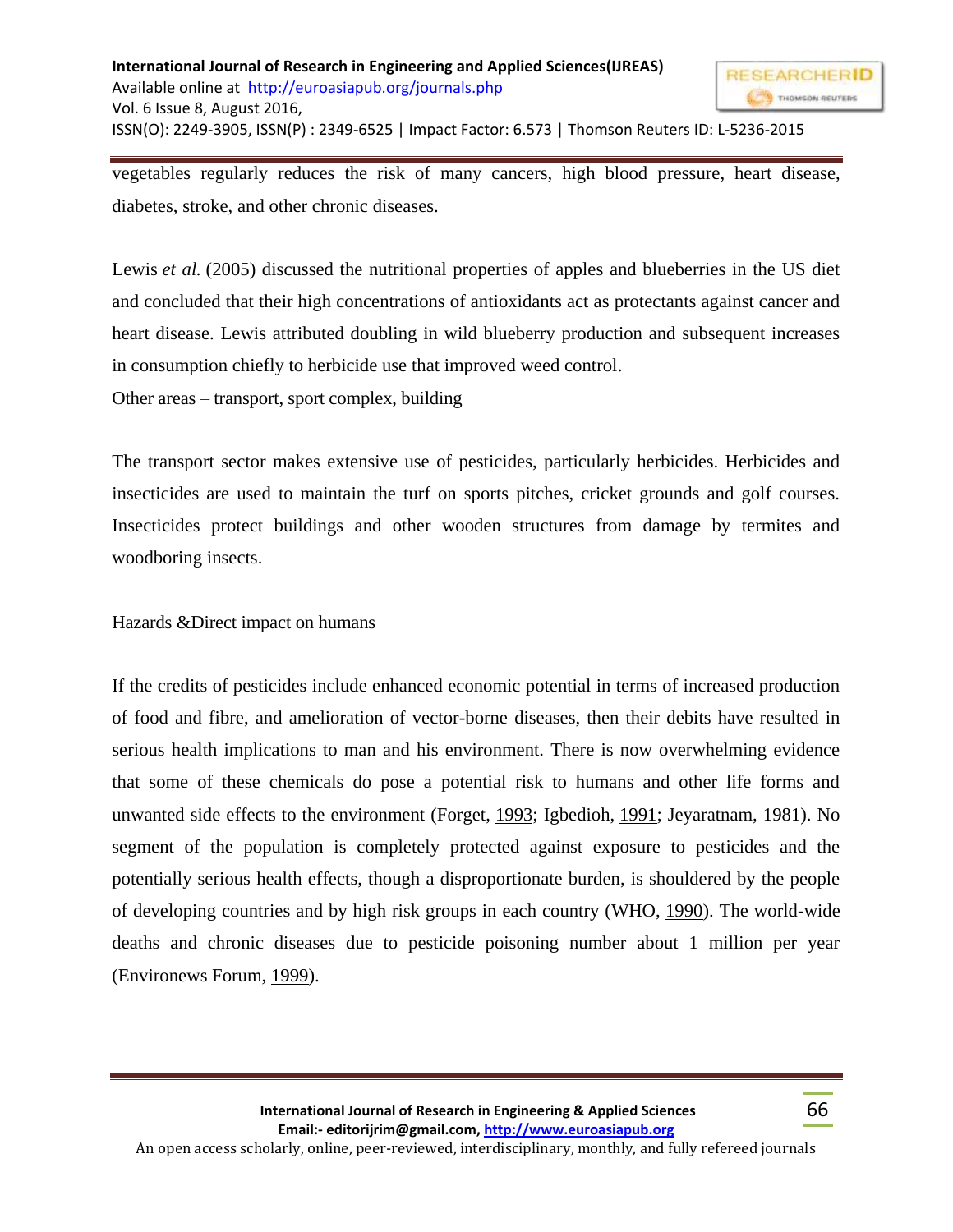The high risk groups exposed to pesticides include production workers, formulators, sprayers, mixers, loaders and agricultural farm workers. During manufacture and formulation, the possibility of hazards may be higher because the processes involved are not risk free. In industrial settings, workers are at increased risk since they handle various toxic chemicals including pesticides, raw materials, toxic solvents and inert carriers.

OC compounds could pollute the tissues of virtually every life form on the earth, the air, the lakes and the oceans, the fishes that live in them and the birds that feed on the fishes (Hurley *et al*., [1998\)](https://www.ncbi.nlm.nih.gov/pmc/articles/PMC2984095/#CIT0058). The US National Academy of Sciences stated that the DDT metabolite DDE causes eggshell thinning and that the bald eagle population in the United States declined primarily because of exposure to DDT and its metabolites (Liroff, [2000\)](https://www.ncbi.nlm.nih.gov/pmc/articles/PMC2984095/#CIT0088). Certain environmental chemicals, including pesticides termed as endocrine disruptors, are known to elicit their adverse effects by mimicking or antagonising natural hormones in the body and it has been postulated that their long-term, low-dose exposure is increasingly linked to human health effects such as immune suppression, hormone disruption, diminished intelligence, reproductive abnormalities and cancer (Brouwer *et al*., [1999;](https://www.ncbi.nlm.nih.gov/pmc/articles/PMC2984095/#CIT0017) Crisp *et al*., [1998;](https://www.ncbi.nlm.nih.gov/pmc/articles/PMC2984095/#CIT0028) Hurley *et al*., [1998\)](https://www.ncbi.nlm.nih.gov/pmc/articles/PMC2984095/#CIT0058)

A study on workers (N=356) in four units manufacturing HCH in India revealed neurological symptoms (21%) which were related to the intensity of exposure (Nigam et al., [1993\)](https://www.ncbi.nlm.nih.gov/pmc/articles/PMC2984095/#CIT0109). The magnitude of the toxicity risk involved in the spraying of methomyl, a carbamate insecticide, in field conditions was assessed by the National Institute of Occupational Health (NIOH) (Saiyed *et al.*, [1992\)](https://www.ncbi.nlm.nih.gov/pmc/articles/PMC2984095/#CIT0135). Significant changes were noticed in the ECG, the serum LDH levels, and cholinesterase (ChE) activities in the spraymen, indicating cardiotoxic effects of methomyl. Observations confined to health surveillance in male formulators engaged in production of dust and liquid formulations of various pesticides (malathion, methyl parathion, DDT and lindane) in industrial settings of the unorganised sector revealed a high occurrence of generalised symptoms (headache, nausea, vomiting, fatigue, irritation of skin and eyes) besides psychological,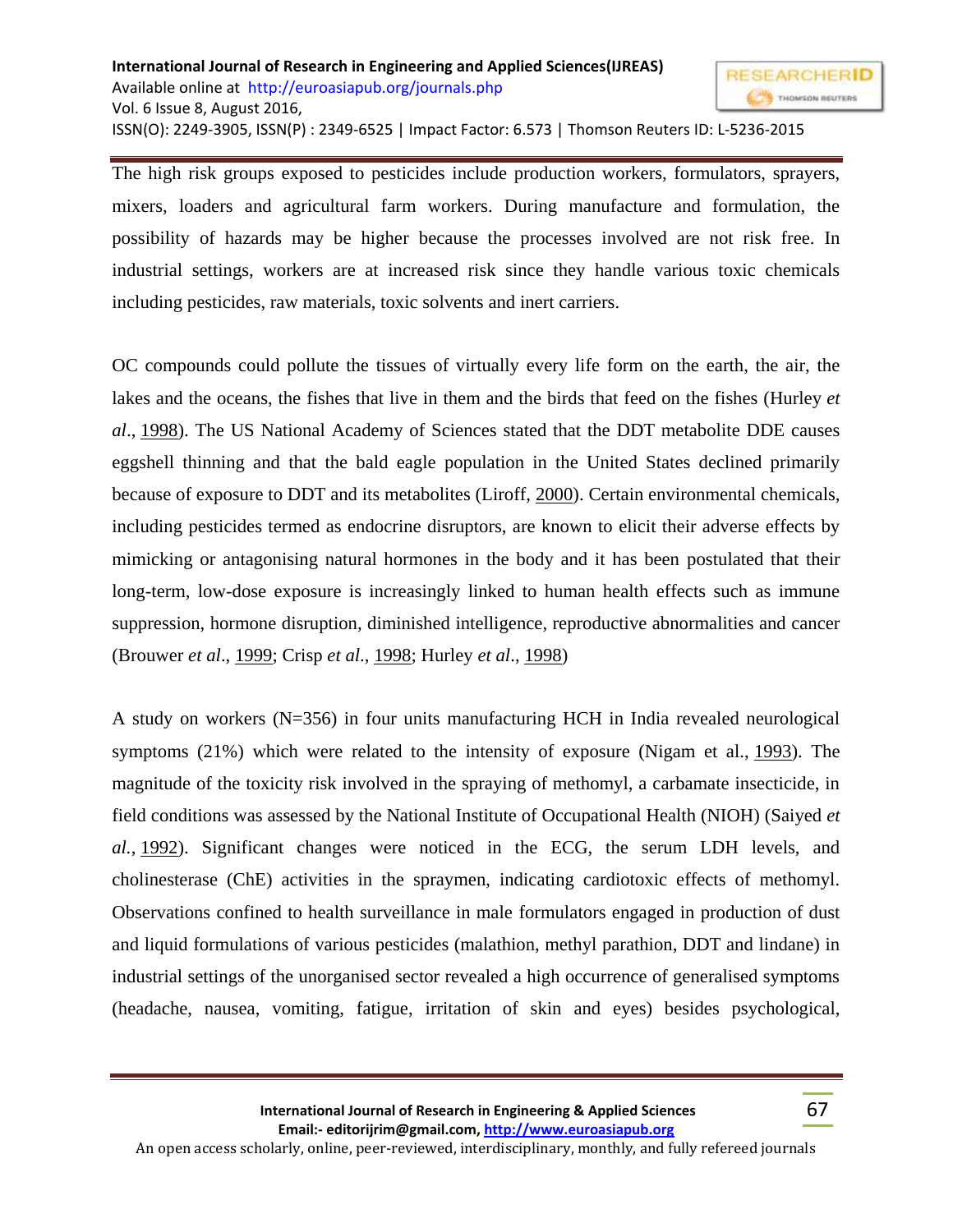

neurological, cardiorespiratory and gastrointestinal symptoms coupled with low plasma ChE activity (Gupta *et al*., [1984\)](https://www.ncbi.nlm.nih.gov/pmc/articles/PMC2984095/#CIT0051).

Data on reproductive toxicity were collected from 1,106 couples when the males were associated with the spraying of pesticides (OC, OP and carbamates) in cotton fields (Rupa et al., [1991\)](https://www.ncbi.nlm.nih.gov/pmc/articles/PMC2984095/#CIT0133).A study in malaria spraymen was initiated to evaluate the effects of a short-term (16 week) exposure in workers (N=216) spraying HCH in field conditions (Gupta *et al*., [1982\)](https://www.ncbi.nlm.nih.gov/pmc/articles/PMC2984095/#CIT0052).

## Conclusion

A study on those affected in the Sevesodiaster of 1976 in Italy during the production of 2,4,5 T, a herbicide, concluded that chloracne (nearly 200 cases with a definite exposure dependence) was the only effect established with certainty as a result of dioxin formation (Pier *et al*., [1998\)](https://www.ncbi.nlm.nih.gov/pmc/articles/PMC2984095/#CIT0117). Early health investigations including liver function, immune function, neurologic impairment, and reproductive effects yielded inconclusive results. An excess mortality from cardiovascular and respiratory diseases was uncovered, possibly related to the psychosocial consequences of the accident in addition to the chemical contamination. An excess of diabetes cases was also found. Results of cancer incidence and mortality follow-up showed an increased occurrence of cancer of the gastrointestinal sites and of the lymphatic and haematopoietic tissue. Results cannot be viewed as conclusive, however, because of various limitations: few individual exposure data, short latency period, and small population size for certain cancer types. A similar study in 2001 observed no increase in all-cause and all-cancer mortality. However, the results support the notion that dioxin is carcinogenic to humans and the hypotheses of its association with cardiovascular- and endocrine-related effects (Pier *et al*., [2001\)](https://www.ncbi.nlm.nih.gov/pmc/articles/PMC2984095/#CIT0116). During the Vietnam War, United States military forces sprayed nearly 19 million gallons of herbicide on approximately 3.6 million acres of Vietnamese and Laotian land to remove forest cover, destroy crops, and clear vegetation from the perimeters of US bases. This effort, known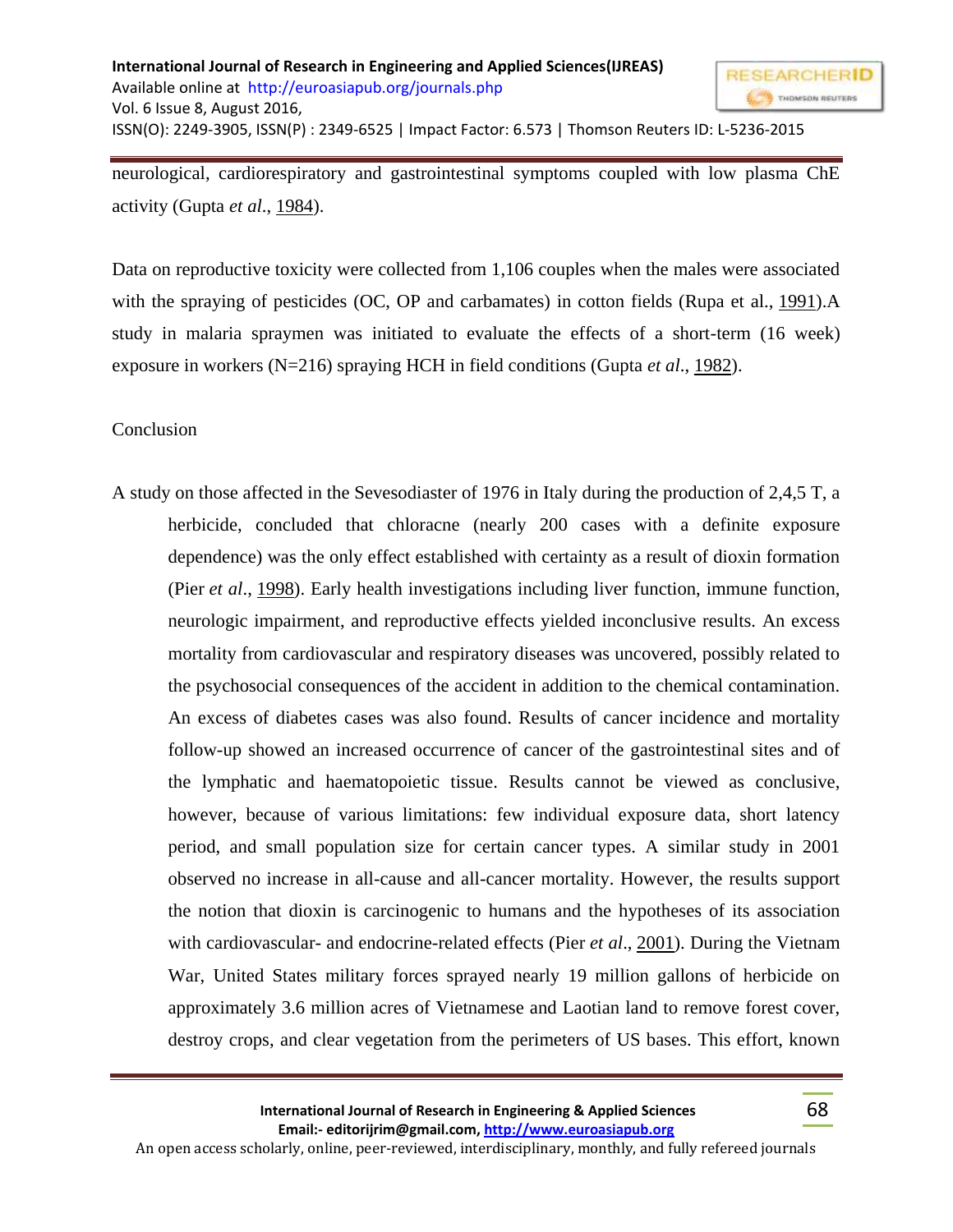as Operation Ranch Hand, lasted from 1962 to 1971. Various herbicide formulations were used, but most were mixtures of the phenoxy herbicides 2,4-dichlorophenoxyacetic acid (2,4-D) and 2,4,5-trichlorophenoxyacetic acid (2,4,5-T). Approximately 3 million Americans served in the armed forces in Vietnam during the Vietnam War. Some of them (as well as some Vietnamese combatants and civilians, and members of the armed forces of other nations) were exposed to defoliant mixtures, including Agent Orange. There was evidence on cancer risk of Vietnam veterans, workers occupationally exposed to herbicides or dioxins (since dioxins contaminated the herbicide mixtures used in Vietnam), and of the Vietnamese population (Frumkin, [2003\)](https://www.ncbi.nlm.nih.gov/pmc/articles/PMC2984095/#CIT0045).

# REFERENCES

- Altenbach JS, Geluso KN, Wilson DE. Population size of *Tadariabrasiliensis* at Carlsbad Caverns in 1973. In: Grnoways HH, Baker RJ, editors. *Biological investigations in Guadelupe Mountains National Park.* 1979. p. 341. Texas, Natl Park Service Proc Trans Ser No 4. [\[Google Scholar\]](https://scholar.google.com/scholar_lookup?title=Biological+investigations+in+Guadelupe+Mountains+National+Park&author=JS+Altenbach&author=KN+Geluso&author=DE.+Wilson&publication_year=1979&)
- Ambrosi D, Isensee A, Macchia J. Distribution of oxadiazon and phoslone in an aquatic model ecosystem. *American ChemSoci.* 1978;26(1):50–53. [\[Google Scholar\]](https://scholar.google.com/scholar_lookup?journal=American+Chem+Soci&title=Distribution+of+oxadiazon+and+phoslone+in+an+aquatic+model+ecosystem&author=D+Ambrosi&author=A+Isensee&author=J+Macchia&volume=26&issue=1&publication_year=1978&pages=50-53&)
- Andreu V, Pico' Y. Determination of pesticides and their degradation products in soil: critical review and comparison of methods. *Trends Anal Chemistry.* 2004;23(10–11):772– 789. [\[Google Scholar\]](https://scholar.google.com/scholar_lookup?journal=Trends+Anal+Chemistry&title=Determination+of+pesticides+and+their+degradation+products+in+soil:+critical+review+and+comparison+of+methods&author=V+Andreu&author=Y+Pico%27&volume=23&issue=10%E2%80%9311&publication_year=2004&pages=772-789&)
- Arias RN, Fabra PA. Effects of 2,4-dichlorophenoxyacetic acid on Rhizobium sp. growth and characterization of its transport. *ToxicolLett*. 1993;68:267-273. [\[PubMed\]](https://www.ncbi.nlm.nih.gov/pubmed/8516779) [\[Google Scholar\]](https://scholar.google.com/scholar_lookup?journal=Toxicol+Lett&title=Effects+of+2,4-dichlorophenoxyacetic+acid+on+Rhizobium+sp.+growth+and+characterization+of+its+transport&author=RN+Arias&author=PA+Fabra&volume=68&publication_year=1993&pages=267-273&pmid=8516779&)
- Asteraki EJ, Hanks CB, Clements RO. The impact of the chemical removal of the hedgebased flora on the community structure of carabid beetles (Col. Carabidae) and spiders (Araneae) of the field and hedge bottom. *J ApplEnt.* 1992;113:398–406. [\[Google Scholar\]](https://scholar.google.com/scholar_lookup?journal=J+Appl+Ent&title=The+impact+of+the+chemical+removal+of+the+hedge-based+flora+on+the+community+structure+of+carabid+beetles+(Col.+Carabidae)+and+spiders+(Araneae)+of+the+field+and+hedge+bottom&author=EJ+Asteraki&author=CB+Hanks&author=RO+Clements&volume=113&publication_year=1992&pages=398-406&)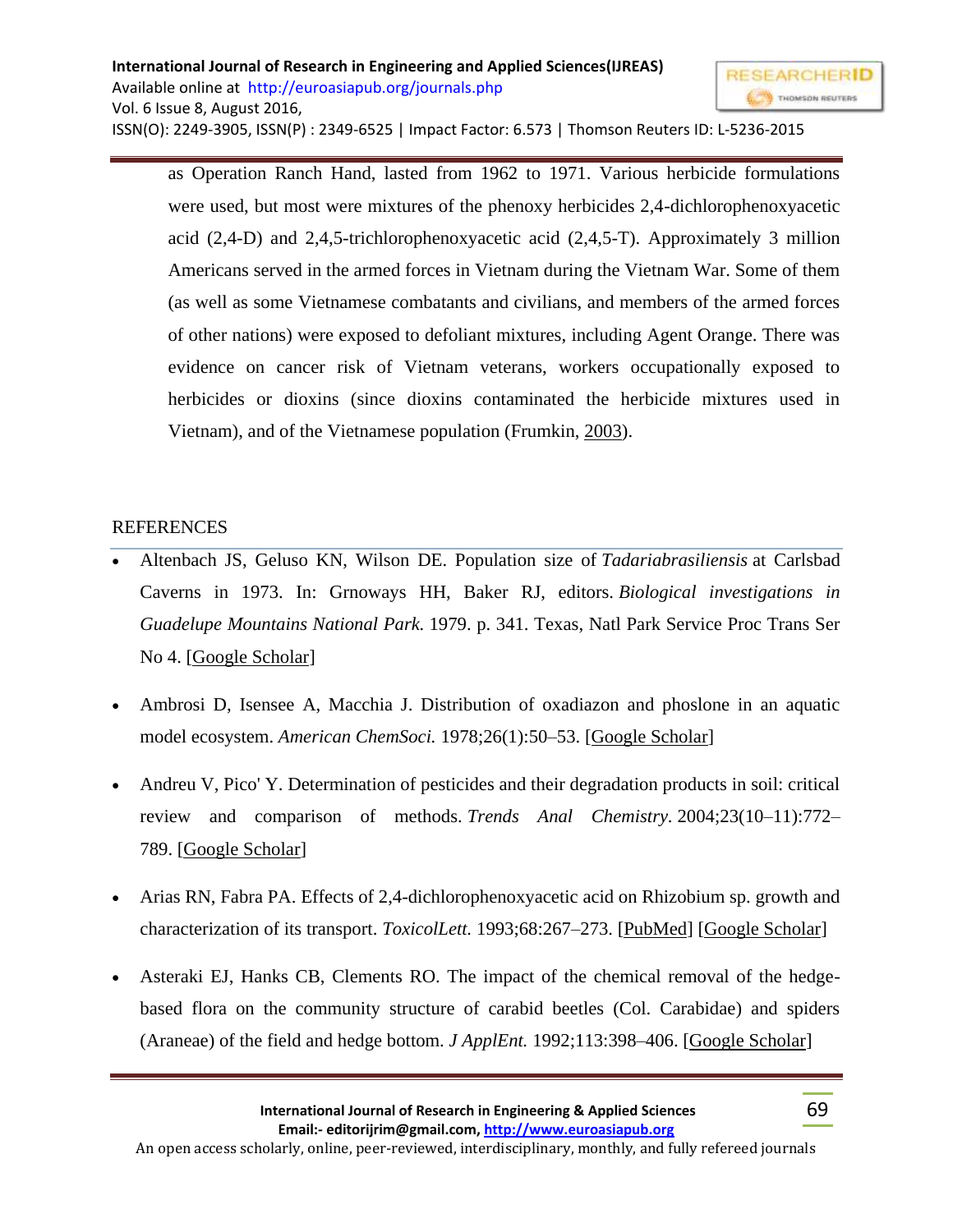- Barcelo D, Porte C, Cid J, Albaiges J. Determination of organophosphorus compounds in Mediterranean coastal waters and biota samples using gas chromatography with nitrogen– phosphorus and chemical ionization mass spectrometric detection. *Int J Environ A Chem.* 1990;38:199–209. [\[Google Scholar\]](https://scholar.google.com/scholar_lookup?journal=Int+J+Environ+A+Chem&title=Determination+of+organophosphorus+compounds+in+Mediterranean+coastal+waters+and+biota+samples+using+gas+chromatography+with+nitrogen%E2%80%93phosphorus+and+chemical+ionization+mass+spectrometric+detection&author=D+Barcelo&author=C+Porte&author=J+Cid&author=J+Albaiges&volume=38&publication_year=1990&pages=199-209&)
- Barcelo' D, Hennion MC. *Trace Determination of Pesticides and Their Degradation Products in Water.* Amsterdam, The Netherlands: Elsevier; 1997. p. 3. [\[Google Scholar\]](https://scholar.google.com/scholar_lookup?title=Trace+Determination+of+Pesticides+and+Their+Degradation+Products+in+Water&author=D+Barcelo%27&author=MC+Hennion&publication_year=1997&)
- Barron MG, Galbraith H, Beltman D. Comparative reproduction and developmental toxicology of birds. *Comp. Biochem Physiol.* 1995;112c:1–14. [\[Google Scholar\]](https://scholar.google.com/scholar_lookup?journal=Comp.+Biochem+Physiol&title=Comparative+reproduction+and+developmental+toxicology+of+birds&author=MG+Barron&author=H+Galbraith&author=D+Beltman&volume=112c&publication_year=1995&pages=1-14&)
- Becker PH. Seabirds as monitor organisms of contaminants along the German North Sea coast. *Hel Meerr.* 1989;43:395–403. [\[Google Scholar\]](https://scholar.google.com/scholar_lookup?journal=Hel+Meerr&title=Seabirds+as+monitor+organisms+of+contaminants+along+the+German+North+Sea+coast&author=PH+Becker&volume=43&publication_year=1989&pages=395-403&)
- Behera B, Singh SG. Studies on Weed Management in Monsoon Season Crop of Tomato. *Indian J Weed Sci.* 1999;31(1–2):67. [\[Google Scholar\]](https://scholar.google.com/scholar_lookup?journal=Indian+J+Weed+Sci&title=Studies+on+Weed+Management+in+Monsoon+Season+Crop+of+Tomato&author=B+Behera&author=SG+Singh&volume=31&issue=1%E2%80%932&publication_year=1999&pages=67&)
- Belzer W, Evans C, Poon A. *FRAP study report, 1998.* Vancouver, BC: Aquatic and Atmospheric Science Division, Environment Canada; 1998. Atmospheric concentrations of agricultural chemicals in the Lower Fraser Valley. [\[Google Scholar\]](https://scholar.google.com/scholar_lookup?title=FRAP+study+report,+1998&author=W+Belzer&author=C+Evans&author=A+Poon&publication_year=1998&)
- Bernardz JC, Klem D, Goodrich LJ, Senner SE. Migration counts of raptors at Hawk Mountain, Pennsylvania, as indicators of population trends, 1934–1986. *Auk.* 1990;107:96– 109. [\[Google Scholar\]](https://scholar.google.com/scholar_lookup?journal=Auk&title=Migration+counts+of+raptors+at+Hawk+Mountain,+Pennsylvania,+as+indicators+of+population+trends,+1934%E2%80%931986&author=JC+Bernardz&author=D+Klem&author=LJ+Goodrich&author=SE+Senner&volume=107&publication_year=1990&pages=96-109&)
- Bevans HE, Lico MS, Lawrence SJ. *Water quality in the Las Vegas Valley area and the Carson and Truckee Riverbasins, Nevada and California, 1992–96.* Reston, VA: USGS.U.S. Geological Survey Circular; 1998. p. 1170. [\[Google Scholar\]](https://scholar.google.com/scholar_lookup?title=Water+quality+in+the+Las+Vegas+Valley+area+and+the+Carson+and+Truckee+Riverbasins,+Nevada+and+California,+1992%E2%80%9396&author=HE+Bevans&author=MS+Lico&author=SJ+Lawrence&publication_year=1998&)
- Bhatia MR, Fox-Rushby J, Mills M. Cost-effectiveness of malaria control interventions when malaria mortality is low: insecticide-treated nets versus in-house residual spraying in India. *Soil Sci Med.* 2004;59:525. [\[PubMed\]](https://www.ncbi.nlm.nih.gov/pubmed/15144762) [\[Google Scholar\]](https://scholar.google.com/scholar_lookup?journal=Soil+Sci+Med&title=Cost-effectiveness+of+malaria+control+interventions+when+malaria+mortality+is+low:+insecticide-treated+nets+versus+in-house+residual+spraying+in+India&author=MR+Bhatia&author=J+Fox-Rushby&author=M+Mills&volume=59&publication_year=2004&pages=525&)

THOMSON REUTERS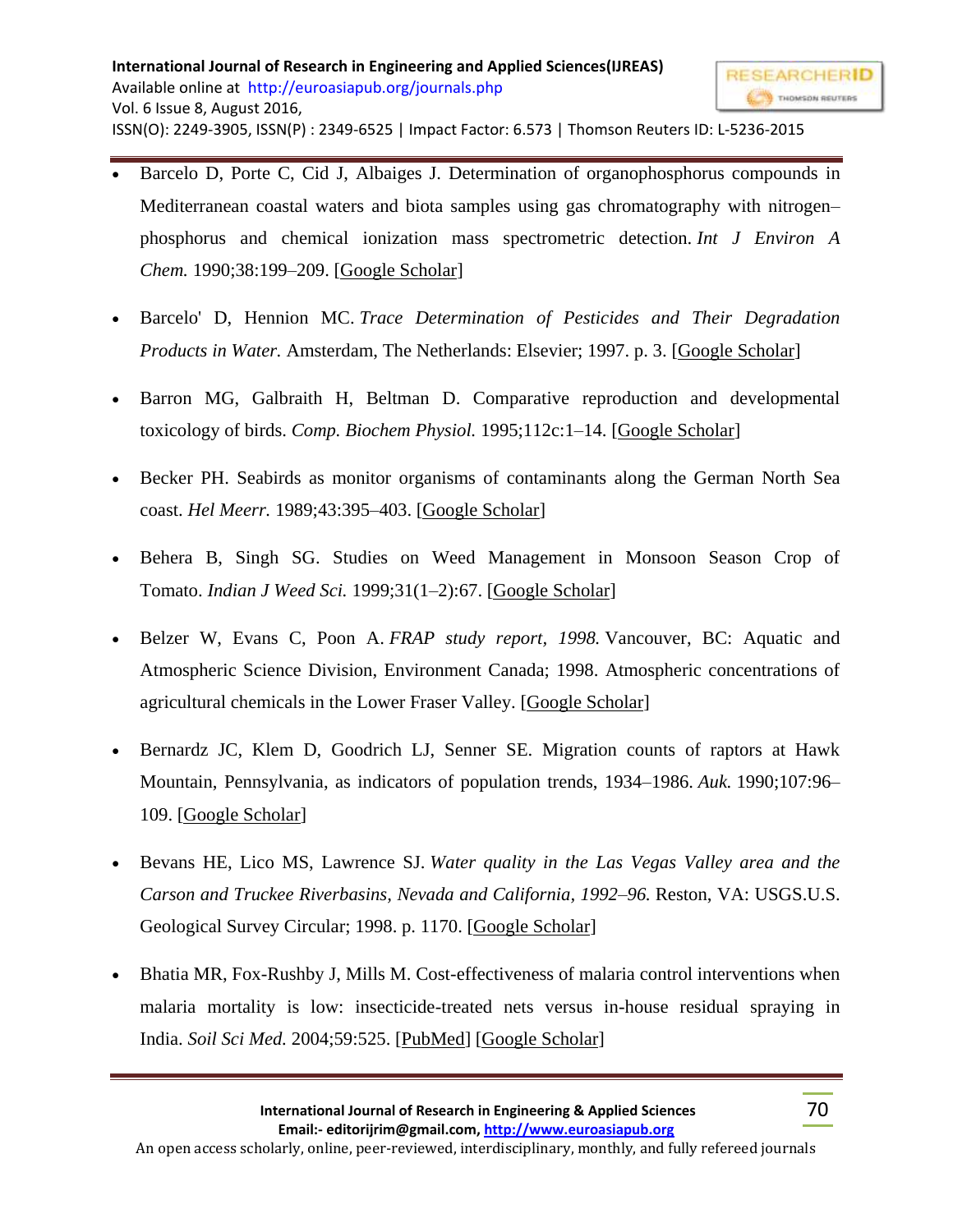- Brammall RA, Higgins VJ. The effect of glyphosate on resistance of tomato to Fusarium crown and root rot disease and on the formation of host structural defensive barriers. *Can J Bot.* 1988;66:1547–1555. [\[Google Scholar\]](https://scholar.google.com/scholar_lookup?journal=Can+J+Bot&title=The+effect+of+glyphosate+on+resistance+of+tomato+to+Fusarium+crown+and+root+rot+disease+and+on+the+formation+of+host+structural+defensive+barriers&author=RA+Brammall&author=VJ+Higgins&volume=66&publication_year=1988&pages=1547-1555&)
- Brouwer A, Longnecker MP, Birnbaum LS, Cogliano J, Kostyniak P, Moore J, Schantz S, Winneke G. Characterization of potential endocrine related health effects at lowdose levels of exposure to PCBs. *Environ Health Perspect.* 1999;107:639. [\[PMC free](https://www.ncbi.nlm.nih.gov/pmc/articles/PMC1567499/)  [article\]](https://www.ncbi.nlm.nih.gov/pmc/articles/PMC1567499/) [\[PubMed\]](https://www.ncbi.nlm.nih.gov/pubmed/10421775) [\[Google Scholar\]](https://scholar.google.com/scholar_lookup?journal=Environ+Health+Perspect&title=Characterization+of+potential+endocrine+related+health+effects+at+lowdose+levels+of+exposure+to+PCBs&author=A+Brouwer&author=MP+Longnecker&author=LS+Birnbaum&author=J+Cogliano&author=P+Kostyniak&volume=107&publication_year=1999&pages=639&pmid=10421775&)
- Brown Ian UK Pesticides Residue Committee Report. 2004. (available online [http://www.pesticides.gov.uk/uploadedfiles/Web\\_Assets/PRC/PRCannualreport2004.](http://www.pesticides.gov.uk/uploadedfiles/Web_Assets/PRC/PRCannual-report2004.pdf) [pdf](http://www.pesticides.gov.uk/uploadedfiles/Web_Assets/PRC/PRCannual-report2004.pdf) also available on request).
- Garbarino JR, Snyder-Conn E, Leiker TJ, Hoffman GL. Contaminants in Arctic snow collected over northwest Alaskan sea ice. *Water, Air and Soil Pollution.* 2002;139:183– 214. [\[Google Scholar\]](https://scholar.google.com/scholar_lookup?journal=Water,+Air+and+Soil+Pollution&title=Contaminants+in+Arctic+snow+collected+over+northwest+Alaskan+sea+ice&author=JR+Garbarino&author=E+Snyder-Conn&author=TJ+Leiker&author=GL+Hoffman&volume=139&publication_year=2002&pages=183-214&)
- Geluso KN, Altenbach JS, Wilson DE. Bat mortality: pesticide poisoning and migratory stress. *Science.* 1976;194:184–186. [\[PubMed\]](https://www.ncbi.nlm.nih.gov/pubmed/959845) [\[Google Scholar\]](https://scholar.google.com/scholar_lookup?journal=Science&title=Bat+mortality:+pesticide+poisoning+and+migratory+stress&author=KN+Geluso&author=JS+Altenbach&author=DE+Wilson&volume=194&publication_year=1976&pages=184-186&pmid=959845&)
- Glotfelty J, Schomburg J. Volatilization of pesticides from soil in Reactions and Movements of organic chemicals in soil. In: Sawhney BL, Brown K, editors. Madison, WI: Soil Science Society of America Special Pub; 1989. [\[Google Scholar\]](https://scholar.google.com/scholar?q=Glotfelty+J+Schomburg+J+Sawhney+BL+Brown+K+Volatilization+of+pesticides+from+soil+in+Reactions+and+Movements+of+organic+chemicals+in+soil+1989+Madison,+WI+Soil+Science+Society+of+America+Special+Pub+)
- Grewal B, editor. *Birds of India: Guide Book Co. Ltd., Hong Kong, in conjunction with Gulnohr Press Pvt Ltd., New Delhi.* 1990. p. 193. [\[Google Scholar\]](https://scholar.google.com/scholar_lookup?title=Birds+of+India:+Guide+Book+Co.+Ltd.,+Hong+Kong,+in+conjunction+with+Gulnohr+Press+Pvt+Ltd.,+New+Delhi&publication_year=1990&)

THOMSON REUTERS